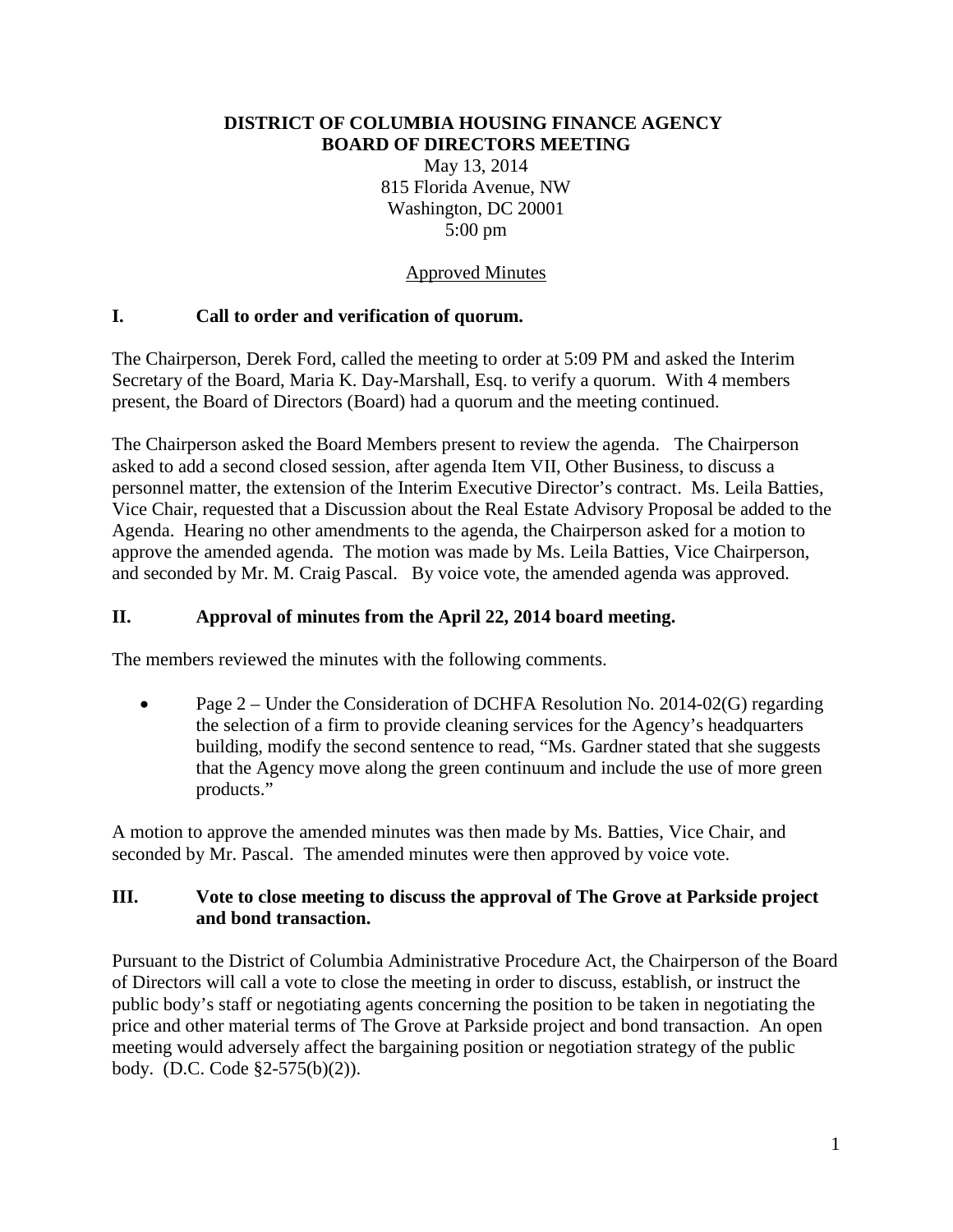A motion was made by Ms. Batties, Vice Chair, and seconded by Mr. Charles Lowery, Jr. The Chairperson moved the meeting into a closed session at which time the DCHFA staff presented the matter to the Board of Directors, and the Board of Directors asked questions regarding the matter.

### **IV. Re-open meeting.**

(Mr. Stanley Jackson joined the meeting at 5:33 PM.)

The Chairperson reopened the meeting at 5:46 PM.

### **V. Consideration of DCHFA Eligibility Resolution No. 2014-04 for the approval of The Grove at Parkside project and bond transaction.**

Ms. Day-Marshall, Interim Secretary to the Board, introduced the resolution to the Board for their consideration. Ms. Day-Marshall then introduced Mr. Anthony Waddell and Ed Pauls to present the matter to the Board.

Mr. Pauls, Senior Development Officer presented the project to the Board of Directors. Mr. Pauls introduced members of the development team that included Robert Gilbane, Gilbane Development Company, and Lidia Bardhi, City Interests.

The matter before the Board of Directors was the consideration of a DCHFA Eligibility Resolution, in an amount not to exceed \$25.2 million to finance a portion of the costs to acquire and construct The Grove at Parkside.

The principal developers of the project are the Gilbane Development Company and City Interests, LLC. The project consists of the acquisition and construction of a six-story building containing 186 residential units. The project will be located at 600 Kenilworth Terrace, Northeast in the Kenilworth-Parkside neighborhood of Ward 7 in the District of Columbia. The project will be owned by CI GD Parkside Parcel 7 LLC. Rounding out the development team as general contractor will be KBS. Edgewood Management will be the property management company,and Grimm and Parker is the architect.

The total development costs of approximately \$42.4 million will be financed with the agency's tax-exempt and/or taxable bonds, equity raised from the syndication of low income housing tax credits, a loan from the Department of Housing and Community Development and deferred developer fee. The agency expects to issue approximately \$21 million in tax-exempt bonds.

The bedroom mix is as follows: 53 studios, 86 one-bedroom units, 36 two-bedroom units, and 11 three-bedroom units, for a total of 186 units. One hundred percent of the units will meet the agency's 60 percent AMI test for qualifying for low income housing tax credit and tax exempt bond financing. The closing is targeted for the fall of 2014.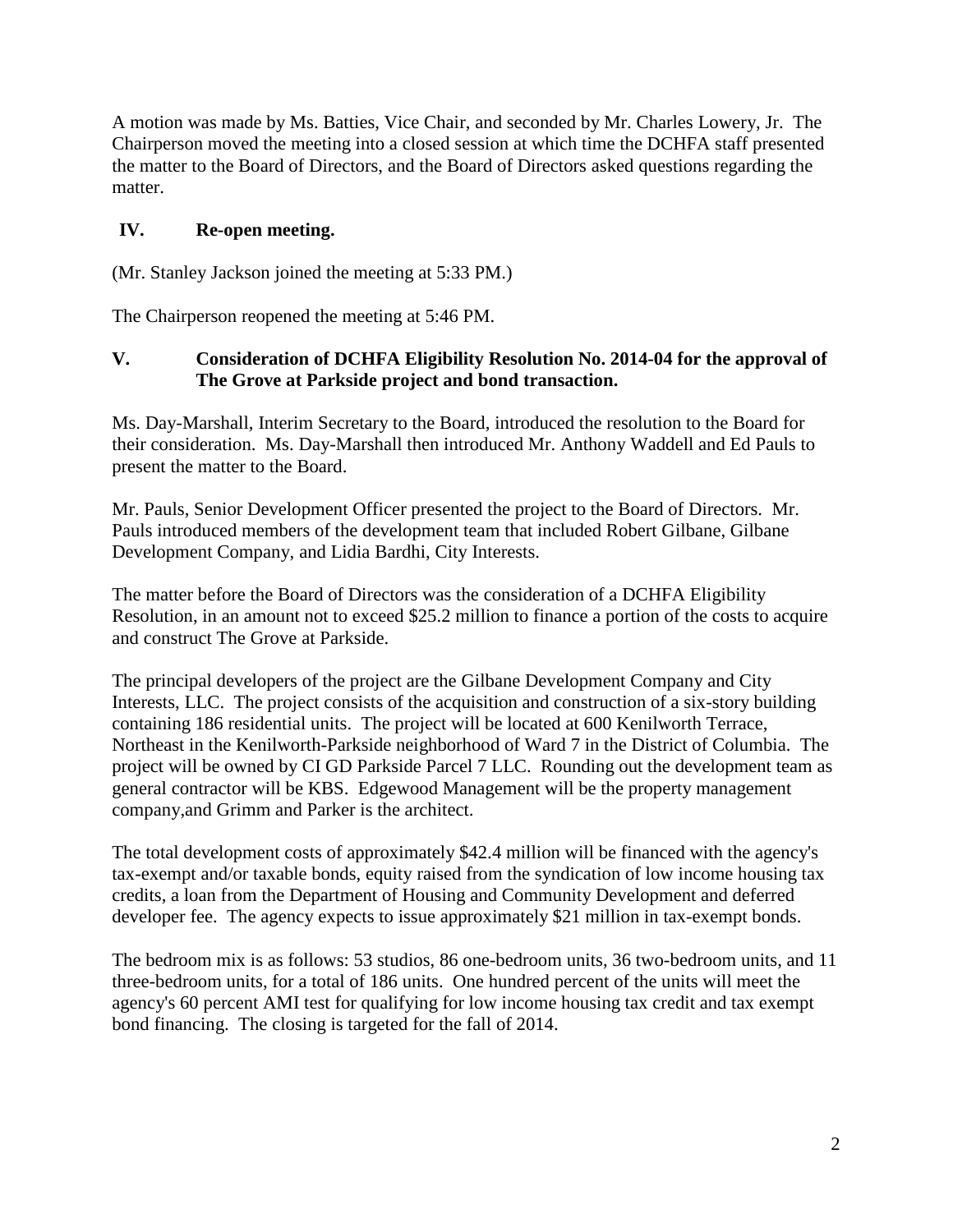Questions asked by the Board of Directors included the following:

- How many units will be restricted at 30% AMI? The development team responded 10 units.
- How long will the construction period last? The development team responded 16 months.
- During the community meetings, how have you communicated the definition of affordable housing to the community? The development team responded that they share the income definition, i.e., what area median income equals in DC and what 60% of the area median income means in Ward 7. The development team stated that the area median income in DC is \$107, 000 and providing housing in Ward 7 at 60% of the area median income rents is close to the market rents.
- Did you build the Foundry Lofts? The development team responded that it was their contractor, KBS, that built the Foundry Lofts.
- Do you see any problems renting the three bedroom units, and what was your rationale for including three bedroom units? The development team responded that their property management company, Edgewood Management, assisted them with the design of the project and that the development team wanted to provide some three bedroom units.
- Why is the bicycle ratio so high? The development team responded that the bicycle ratio was approved through the PUD Stage 2 approval process. The Zoning Commission wanted to see as many bikes as possible, so there are a lot of them included in the project.
- Discuss the traffic studies that have been done in the area. The development team responded that they thought that there have been about 12 traffic studies performed in the area. The studies evaluated traffic patterns at different intersections.
- How much street parking is around the project? The development team responded that currently, there is a lot of street parking available and the project includes 65 parking spaces. The development team added that the metro was not far from the project and that a new pedestrian bridge was planned to assist families traveling from the Metro to the property, over 295.
- What are the amenities on the site? The development team responded that there will be a 1300 square foot clubroom that will have a full media set up. There will be outdoor space and a nice courtyard. In addition, there will be permanent supportive housing included in the project. A service provider will come on site for 25 hours a week and provide various services that are needed.
- Are there plans for a supermarket to come to the neighborhood? The development team responded that there will be 50,000 square feet of retail and that they are hoping for a small grocery store to come to the neighborhood.
- What has been the community's response to the project? The development team responded that the community seems receptive after the type of units and finishes that will be included in the project was described.

The Board of Directors asked that the development team be prepared to discuss in more detail at consideration of the Final Bond Resolution the following:

- Traffic study outcomes
- Marketing plan
- Discuss where the applicants/new residents are moving from to live at the property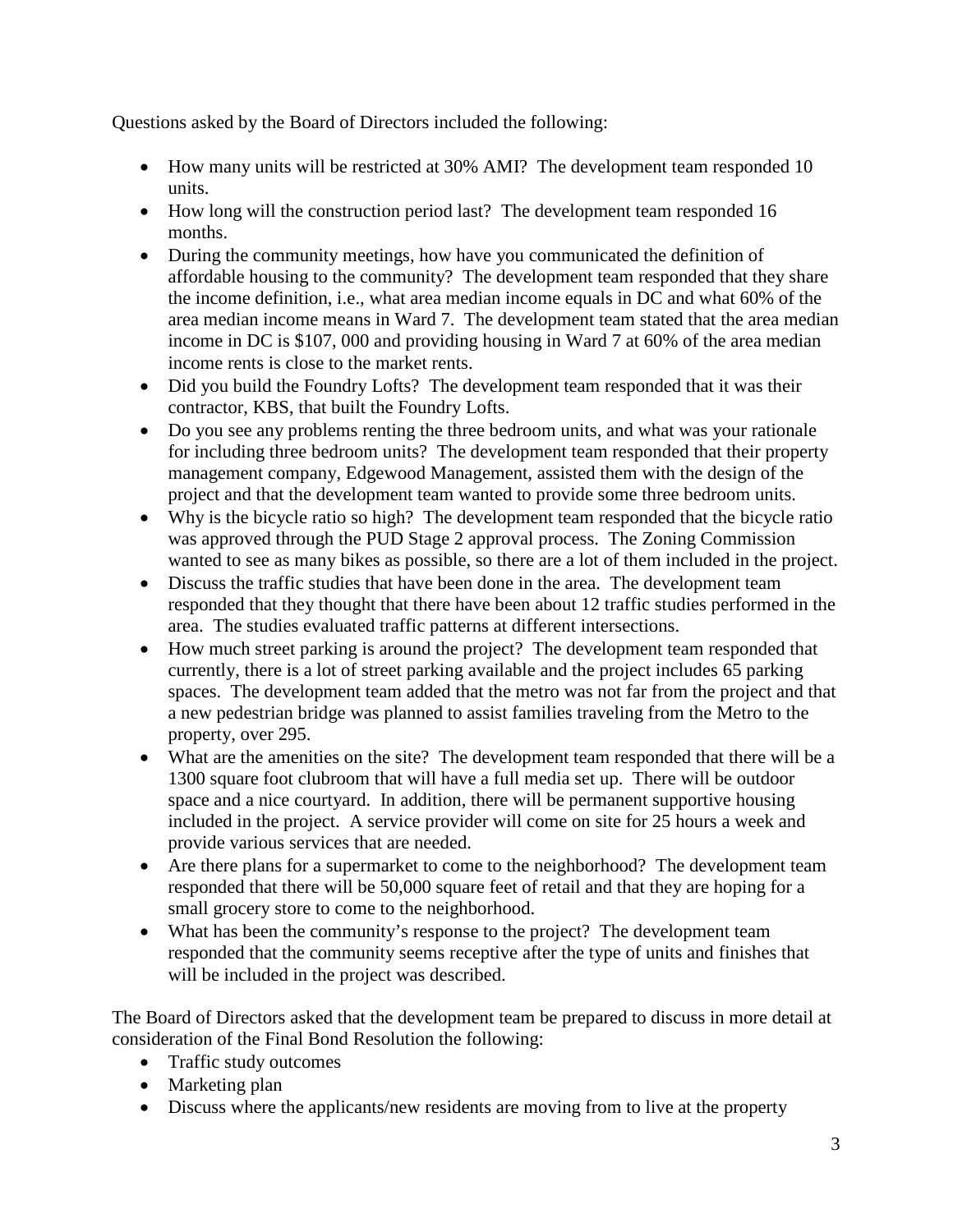A motion was made by Mr. Stan Jackson, and seconded by Mr. Lowery, Jr. The Interim Secretary called the roll, and the motion carried with 5 votes in the affirmative.

# **VI. Interim Executive Director's Report.**

- **Single Family Program – DC Open Doors –** The DC Open Doors program reached a milestone and has loan reservations of over \$50 million. The DC Open Doors currently offers FHA and conventional loans, with and without downpayment assistance. In addition, there are 25 lenders that work with the program. A new component will be added in June, the Mortgage Revenue Bond (MRB) products. The MRB products will have a 25 basis point reduced interest rate from the non-MRB products.
- **Revised By-laws –** The DCHFA By-laws were published in final form and are now effective.
- **Senior Housing at O** held a Ribbon Cutting on May 13, 2014 in which some staff attended, including the Interim Executive Director.

# **VII. Other Business.**

- **Parkway Overlook** The Interim Executive Director shared that staff has been analyzing the carrying costs for the project and is working to reduce the ongoing operating expenses. The DC Housing Authority continues to provide maintenance and support to the project. The staff is examining various disposition approaches for the property, including a possible disposition to the DC Housing Authority. The Board of Directors asked to be kept apprised of the moving parts associated with the project.
- **NCSHA Housing Credit Connect Conference -** The conference will be held on June 24-27 in Chicago.

# **VIII. Discussion regarding the Real Estate Advisory Services**

The Board of Directors discussed the need for real estate advisory services as it relates to the future of the DCHFA Headquarters. The Board of Directors agreed to discuss the matter at a closed session in the very near future. The Chairman agreed to arrange a closed session meeting.

# **IX. Vote to close meeting to discuss an Agency personnel matter**

The Chairperson called a vote to close the meeting to discuss an Agency personnel matter. The reason for closing the meeting is stated below.

Pursuant to the District of Columbia Administrative Procedure Act, the Chairperson of the Board of Directors will call a vote to close the meeting in order to consult with an attorney to obtain legal advice and to preserve the attorney-client privilege between an attorney and a public body, or to approve settlement agreements; provided that, upon request, the public body may decide to waive the privilege. An open meeting would adversely affect the attorney-client privilege of the Agency. (D.C. Code §2-575(b)(4)(A)).